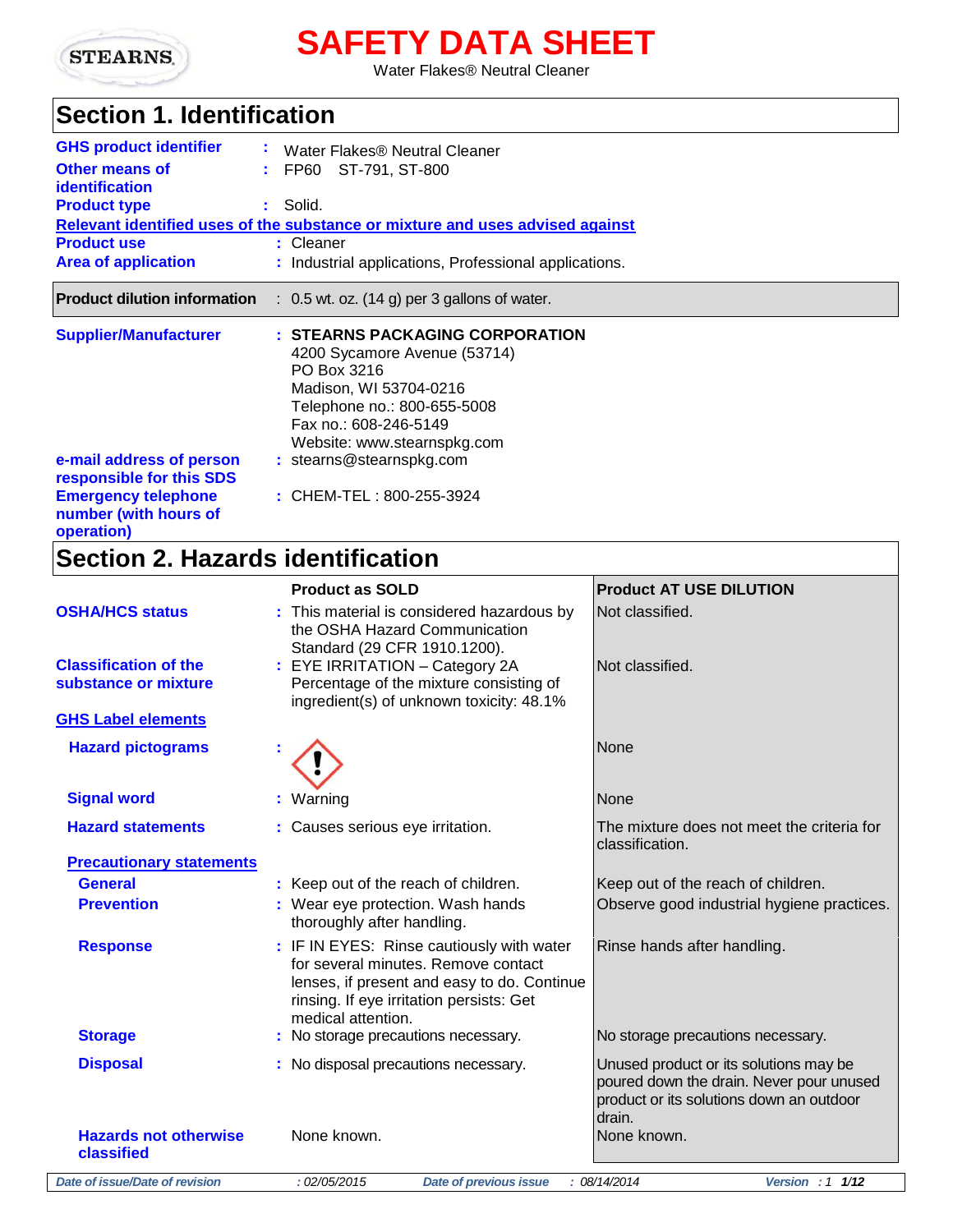### **Section 3. Composition/information on ingredients**

| <b>Substance/mixture</b> | : Mixture  |
|--------------------------|------------|
| <b>Other means of</b>    | $\pm$ FP60 |
| identification           |            |

| : Mixture |                       |
|-----------|-----------------------|
|           | : FP60 ST-791, ST-800 |

#### **CAS number/other identifiers**

| <b>CAS number</b>   | : Not applicable. |
|---------------------|-------------------|
| <b>Product code</b> | : Not available.  |

| <b>Ingredient name</b>       | <b>Other names</b> | %         | <b>CAS number</b> |
|------------------------------|--------------------|-----------|-------------------|
| citric acid                  | citric acid        | $10 - 30$ | 77-92-9           |
| sodium carbonate             | sodium carbonate   | $10 - 30$ | 497-19-8          |
| alcohols, C9-11, ethoxylated | alcohol ethoxvlate | - 3       | 68439-46-3        |

Any concentration shown as a range is to protect confidentiality or is due to batch variation.

**There are no additional ingredients present which, within the current knowledge of the supplier and in the concentrations applicable, are classified as hazardous to health and hence require reporting in this section.**

### **Section 4. First aid measures**

### **Description of necessary first aid measures**

|                                                    | <b>Product as SOLD</b>                                                                                                     | <b>Product AT USE DILUTION</b>                                                                                              |
|----------------------------------------------------|----------------------------------------------------------------------------------------------------------------------------|-----------------------------------------------------------------------------------------------------------------------------|
| <b>Eye contact</b>                                 | : Remove contact lenses if worn. Rinse<br>opened eye for several minutes under<br>running water. Then consult a doctor.    | No known effect after eye contact. Rinse<br>with water for a few minutes. If irritation<br>persists, get medical attention. |
| <b>Inhalation</b>                                  | : Supply fresh air; consult doctor in case of<br>complaints.                                                               | No special measures required. Treat<br>symptomatically.                                                                     |
| <b>Skin contact</b>                                | : Brush off loose particles from skin.<br>Immediately rinse with water. If skin<br>irritation continues, consult a doctor. | No known effect after skin contact. Rinse<br>with water for a few minutes.                                                  |
| <b>Ingestion</b>                                   | : Rinse out mouth and then drink plenty of<br>water.<br>Do not induce vomiting; call for medical<br>help immediately.      | Get medical attention if symptoms occur.                                                                                    |
| Most important symptoms/effects, acute and delayed |                                                                                                                            |                                                                                                                             |
| <b>Potential acute health effects</b>              |                                                                                                                            |                                                                                                                             |
| <b>Eye contact</b>                                 | : Causes serious eye irritation.                                                                                           | No known effect after eye contact. Rinse<br>with water for a few minutes. If irritation<br>persists, get medical attention. |
| Over-exposure signs/symptoms                       |                                                                                                                            |                                                                                                                             |
| <b>Eye contact</b>                                 | : Adverse symptoms may include the<br>following:<br>pain or irritation<br>watering<br>redness                              | Treat symptomatically.                                                                                                      |
| <b>Inhalation</b>                                  | : Adverse symptoms may include the<br>following:<br>respiratory tract irritation<br>coughing                               |                                                                                                                             |
| <b>Skin contact</b>                                | : Adverse symptoms may include the<br>following:<br>irritation<br>redness                                                  |                                                                                                                             |
| <b>Ingestion</b>                                   | : No specific data.                                                                                                        |                                                                                                                             |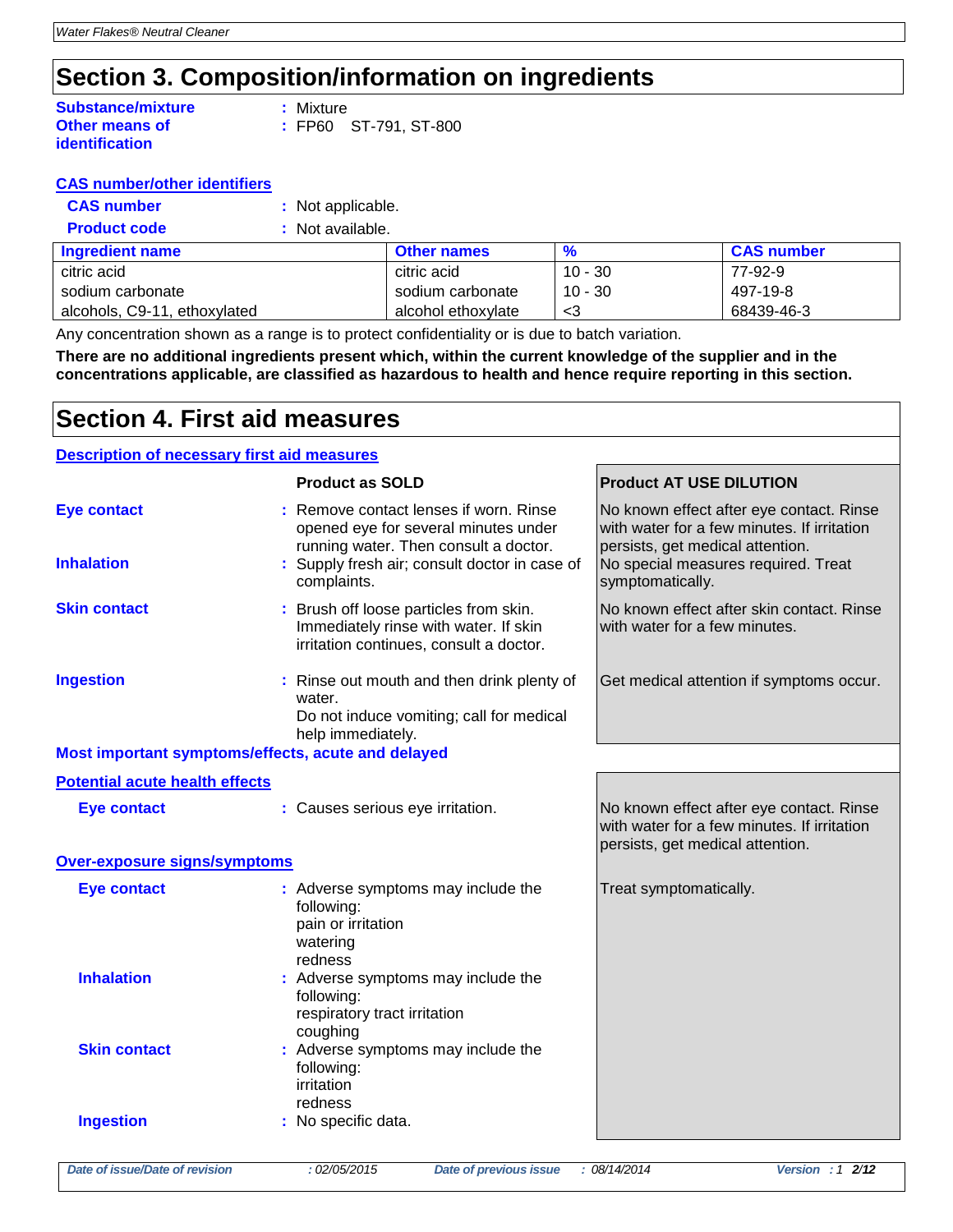### **Section 4. First aid measures**

**Indication of immediate medical attention and special treatment needed, if necessary**

| <b>Notes to physician</b>         | <b>Product as SOLD</b><br>: Treat symptomatically. Contact poison<br>treatment specialist immediately if large<br>quantities have been ingested or inhaled.                         | <b>Product AT USE DILUTION</b><br>Treat symptomatically. |
|-----------------------------------|-------------------------------------------------------------------------------------------------------------------------------------------------------------------------------------|----------------------------------------------------------|
| <b>Specific treatments</b>        | : No specific treatment.                                                                                                                                                            | No specific treatment.                                   |
| <b>Protection of first-aiders</b> | : No action shall be taken involving any<br>personal risk or without suitable training. It<br>may be dangerous to the person providing<br>aid to give mouth-to-mouth resuscitation. | No specific treatment.                                   |

### **Section 5. Fire-fighting measures**

| <b>Extinguishing media</b>                                                |                                                                                                                                                                                                         |
|---------------------------------------------------------------------------|---------------------------------------------------------------------------------------------------------------------------------------------------------------------------------------------------------|
| <b>Suitable extinguishing</b><br>media                                    | : Use an extinguishing agent suitable for the surrounding fire.                                                                                                                                         |
| <b>Unsuitable extinguishing</b><br>media                                  | : Do not use water jet.                                                                                                                                                                                 |
| the chemical                                                              | <b>Specific hazards arising from :</b> No specific fire or explosion hazard.                                                                                                                            |
| <b>Hazardous thermal</b><br>decomposition products                        | : Decomposition products may include the following materials:<br>carbon dioxide<br>carbon monoxide<br>sulfur oxides<br>metal oxide/oxides                                                               |
| <b>Special protective actions</b><br>for fire-fighters                    | : Promptly isolate the scene by removing all persons from the vicinity of the incident if<br>there is a fire. No action shall be taken involving any personal risk or without suitable<br>training.     |
| <b>Special protective</b><br>equipment for fire-fighters<br><b>Remark</b> | : Fire-fighters should wear appropriate protective equipment and self-contained<br>breathing apparatus (SCBA) with a full face-piece operated in positive pressure mode.<br>: Dust explosion class: St1 |

### **Section 6. Accidental release measures**

**Personal precautions, protective equipment and emergency procedures**

| For non-emergency<br>personnel | <b>Product as SOLD</b><br>No action shall be taken involving any<br>personal risk or without suitable training.<br>Evacuate surrounding areas. Keep<br>unnecessary and unprotected personnel<br>from entering. Do not touch or walk through<br>spilled material. Provide adequate<br>ventilation.<br>Wear appropriate respirator when<br>ventilation is inadequate. Put on<br>appropriate personal protective equipment. | <b>Product AT USE DILUTION</b><br>Use personal protective equipment as<br>required.<br>Avoid contact of large amounts of spilled<br>material and run off with soil and surface<br>waterways.<br>Use a water rinse for final clean-up. |
|--------------------------------|--------------------------------------------------------------------------------------------------------------------------------------------------------------------------------------------------------------------------------------------------------------------------------------------------------------------------------------------------------------------------------------------------------------------------|---------------------------------------------------------------------------------------------------------------------------------------------------------------------------------------------------------------------------------------|
| For emergency responders       | : If specialized clothing is required to deal<br>with the spillage, take note of any<br>information in Section 8 on suitable and<br>unsuitable materials. See also the<br>information in "For non-emergency<br>personnel".                                                                                                                                                                                               | Use personal protective equipment as<br>required.<br>Avoid contact of large amounts of spilled<br>material and run off with soil and surface<br>waterways.                                                                            |
| Date of issue/Date of revision | <b>Date of previous issue</b><br>: 02/05/2015                                                                                                                                                                                                                                                                                                                                                                            | 3/12<br>: 08/14/2014<br>Version: 1                                                                                                                                                                                                    |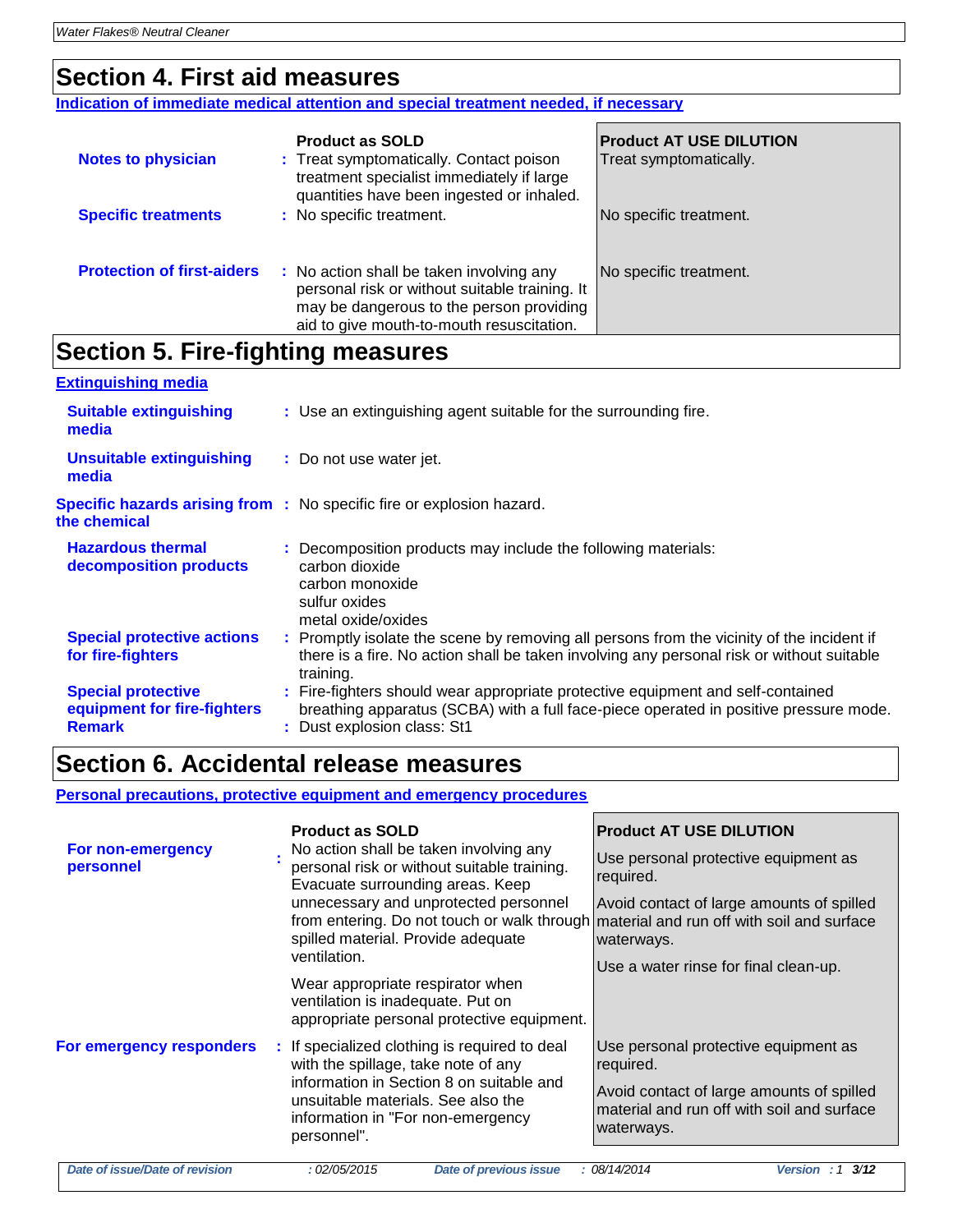### **Section 6. Accidental release measures**

|                                                              | <b>Product as SOLD</b>                                                                                                                                                                                                                                                                                                                                                                                                                                            | <b>Product AT USE DILUTION</b>                                                                                                      |
|--------------------------------------------------------------|-------------------------------------------------------------------------------------------------------------------------------------------------------------------------------------------------------------------------------------------------------------------------------------------------------------------------------------------------------------------------------------------------------------------------------------------------------------------|-------------------------------------------------------------------------------------------------------------------------------------|
| <b>Environmental precautions</b>                             | : Avoid dispersal of spilled material and<br>runoff and contact with soil, waterways,<br>drains and sewers. Inform the relevant<br>authorities if the product has caused<br>environmental pollution (sewers,<br>waterways, soil or air).                                                                                                                                                                                                                          | Avoid discharge into storm water drains,<br>water courses, or onto the ground.                                                      |
| <b>Methods and materials for containment and cleaning up</b> |                                                                                                                                                                                                                                                                                                                                                                                                                                                                   |                                                                                                                                     |
| <b>Small spill</b>                                           | : Move containers from spill area. Avoid dust Small Spills: Wipe up with absorbent<br>generation. Using a vacuum with HEPA<br>filter will reduce dust dispersal. Place<br>spilled material in a designated, labeled<br>waste container. Dispose of via a licensed<br>waste disposal contractor.                                                                                                                                                                   | material. Use a water rinse for final clean-<br>up.                                                                                 |
| <b>Large spill</b>                                           | : Move containers from spill area. Approach<br>release from upwind. Prevent entry into<br>sewers, water courses, basements or<br>confined areas. Avoid dust generation. Do<br>not dry sweep. Vacuum dust with<br>equipment fitted with a HEPA filter and<br>place in a closed, labeled waste container.<br>Dispose of via a licensed waste disposal<br>contractor. Note: see Section 1 for<br>emergency contact information and Section<br>13 for waste disposal. | Large Spills: Flush area with water. Prevent<br>entry into waterways.<br>Discharge collected material per<br>Section 13 of the SDS. |

## **Section 7. Handling and storage**

#### **Precautions for safe handling**

|                                                  | <b>Product as SOLD</b>                                                                                                                                                                                                                                                                                                                                                                                                                                                             | <b>Product AT USE DILUTION</b>        |
|--------------------------------------------------|------------------------------------------------------------------------------------------------------------------------------------------------------------------------------------------------------------------------------------------------------------------------------------------------------------------------------------------------------------------------------------------------------------------------------------------------------------------------------------|---------------------------------------|
| <b>Protective measures</b>                       | : Put on appropriate personal protective<br>equipment (see Section 8). Do not ingest.<br>Avoid contact with eyes, skin and clothing.<br>Use only with adequate ventilation. Wear<br>appropriate respirator when ventilation is<br>inadequate. Keep in the original container<br>or an approved alternative made from a<br>compatible material, kept tightly closed<br>when not in use. Empty containers retain<br>product residue and can be hazardous. Do<br>not reuse container. | No special measures required.         |
| <b>Advice on general</b><br>occupational hygiene | : Eating, drinking and smoking should be<br>prohibited in areas where this material is<br>handled, stored and processed. Workers<br>should wash hands and face before eating,<br>drinking and smoking. Remove<br>contaminated clothing and protective<br>equipment before entering eating areas.<br>See also Section 8 for additional<br>information on hygiene measures.                                                                                                          | Wash hands thoroughly after handling. |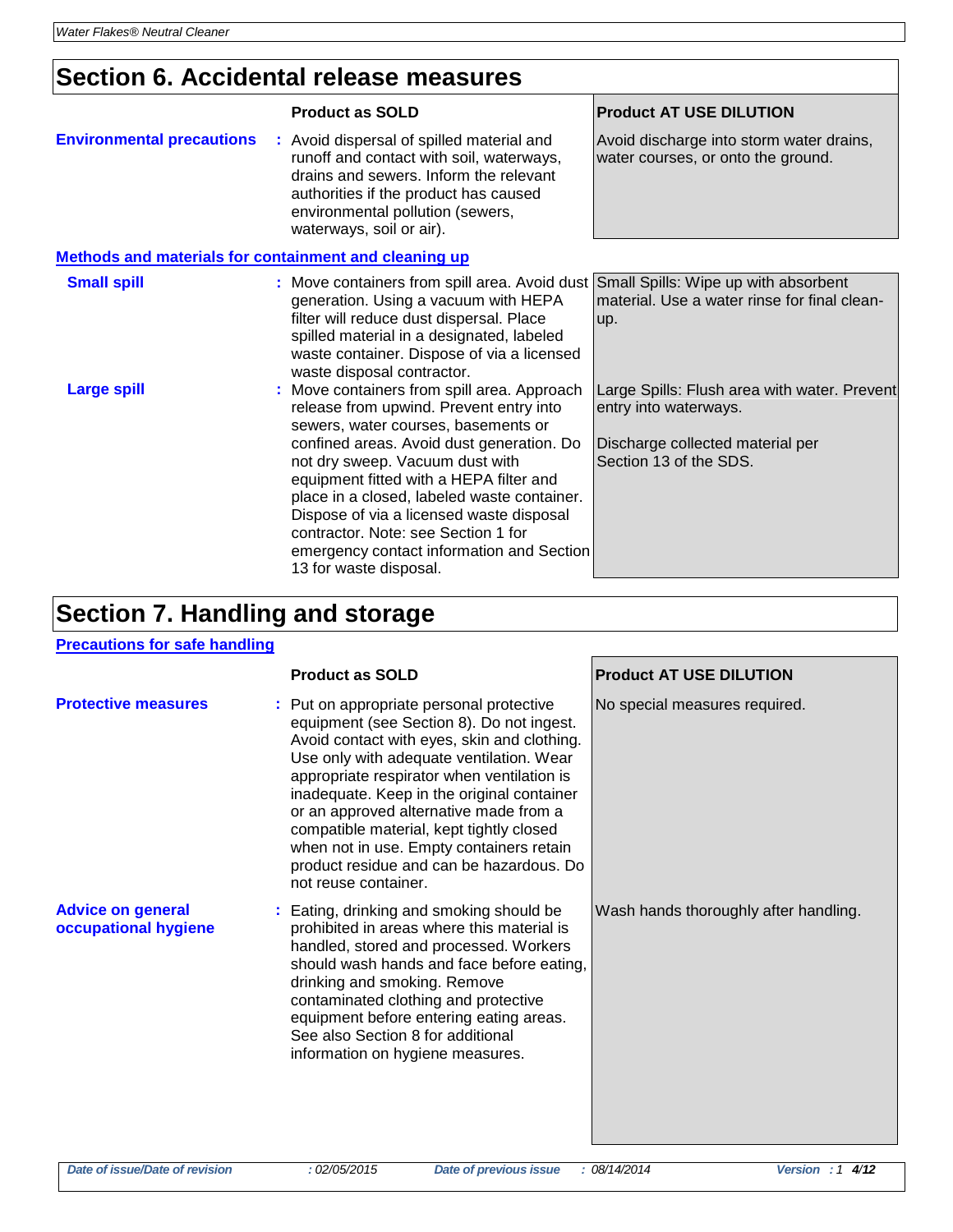## **Section 7. Handling and storage**

|                                                                           | <b>Product as SOLD</b>                                                                                                                                                                                                                                                                                                                                                                                                                                                                                                                                                   | <b>Product AT USE DILUTION</b> |
|---------------------------------------------------------------------------|--------------------------------------------------------------------------------------------------------------------------------------------------------------------------------------------------------------------------------------------------------------------------------------------------------------------------------------------------------------------------------------------------------------------------------------------------------------------------------------------------------------------------------------------------------------------------|--------------------------------|
| <b>Conditions for safe storage,</b><br>including any<br>incompatibilities | : Store in accordance with local regulations.<br>Store in original container protected from<br>direct sunlight in a dry, cool and well-<br>ventilated area, away from incompatible<br>materials (see Section 10) and food and<br>drink. Store locked up. Keep container<br>tightly closed and sealed until ready for<br>use. Containers that have been opened<br>must be carefully resealed and kept upright<br>to prevent leakage. Do not store in<br>unlabeled containers. Use appropriate<br>containment to avoid environmental<br>contamination. Keep from freezing. | Keep out of reach of children. |
|                                                                           | Section 8. Exposure controls/personal protection                                                                                                                                                                                                                                                                                                                                                                                                                                                                                                                         |                                |

#### **Control parameters**

**Occupational exposure limits**

None.

|                                                   | <b>Product as SOLD</b>                                                                                                                                                                                                                                                                                                                                                                                                                                | <b>Product AT USE DILUTION</b>                                                                                                                                                               |
|---------------------------------------------------|-------------------------------------------------------------------------------------------------------------------------------------------------------------------------------------------------------------------------------------------------------------------------------------------------------------------------------------------------------------------------------------------------------------------------------------------------------|----------------------------------------------------------------------------------------------------------------------------------------------------------------------------------------------|
| <b>Appropriate engineering</b><br><b>controls</b> | Use only with adequate ventilation. If user<br>operations generate dust, fumes, gas,<br>vapor or mist, use process enclosures,<br>local exhaust ventilation or other<br>engineering controls to keep worker<br>exposure to airborne contaminants below<br>any recommended or statutory limits.                                                                                                                                                        | No exposure limits noted for ingredient(s).                                                                                                                                                  |
| <b>Environmental exposure</b><br><b>controls</b>  | Emissions from ventilation or work process<br>equipment should be checked to ensure<br>they comply with the requirements of<br>environmental protection legislation. In<br>some cases, fume scrubbers, filters or<br>engineering modifications to the process<br>equipment will be necessary to reduce<br>emissions to acceptable levels.                                                                                                             | No biological exposure limits noted for the<br>ingredient(s).                                                                                                                                |
| <b>Individual protection measures</b>             |                                                                                                                                                                                                                                                                                                                                                                                                                                                       |                                                                                                                                                                                              |
| <b>Hygiene measures</b>                           | : Wash hands, forearms and face thoroughly Always observe good personal hygiene<br>after handling chemical products, before<br>eating, smoking and using the lavatory and<br>at the end of the working period.<br>Appropriate techniques should be used to<br>remove potentially contaminated clothing.<br>Wash contaminated clothing before<br>reusing. Ensure that eyewash stations and<br>safety showers are close to the workstation<br>location. | measures, such as washing after handling<br>the material and before eating, drinking,<br>and/or smoking. Routinely wash work<br>clothing and protective equipment to<br>remove contaminants. |
| <b>Eye/face protection</b>                        | Safety eyewear complying with an<br>approved standard should be used when a<br>risk assessment indicates this is necessary<br>to avoid exposure to liquid splashes, mists,<br>gases or dusts. If contact is possible, the<br>following protection should be worn, unless<br>the assessment indicates a higher degree<br>of protection: chemical splash goggles.                                                                                       | No protective equipment is needed under<br>normal conditions.                                                                                                                                |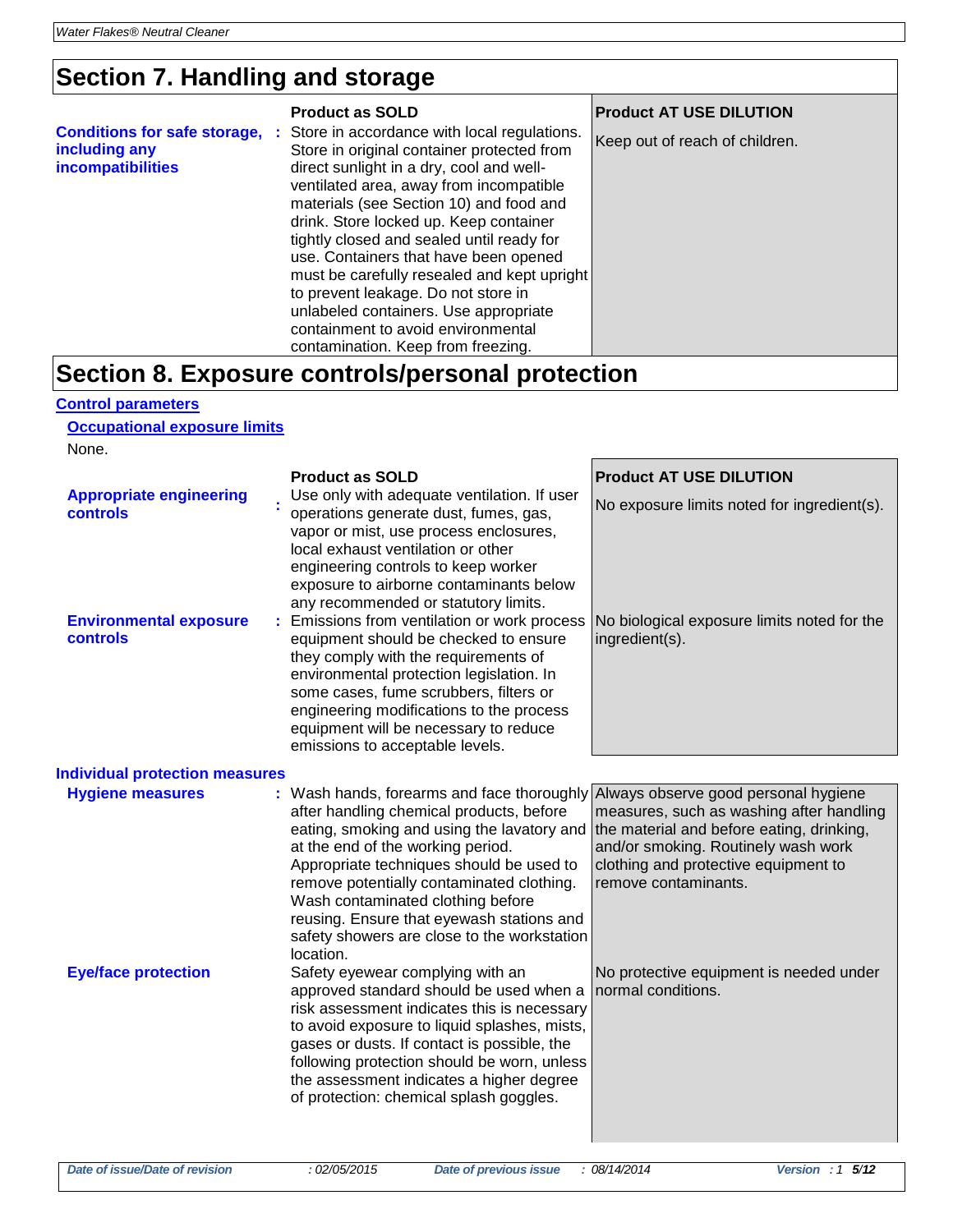# **Section 8. Exposure controls/personal protection**

| <b>Skin protection</b>        | <b>Product as SOLD</b>                                                                                                                                                                                                                                                                                                                                                                                                                                                                                                                                                                                                                                                                            | <b>Product AT USE DILUTION</b>                                                       |
|-------------------------------|---------------------------------------------------------------------------------------------------------------------------------------------------------------------------------------------------------------------------------------------------------------------------------------------------------------------------------------------------------------------------------------------------------------------------------------------------------------------------------------------------------------------------------------------------------------------------------------------------------------------------------------------------------------------------------------------------|--------------------------------------------------------------------------------------|
| <b>Hand protection</b>        | : Chemical-resistant, impervious gloves<br>complying with an approved standard<br>should be worn at all times when handling<br>chemical products if a risk assessment<br>indicates this is necessary. Considering the<br>parameters specified by the glove<br>manufacturer, check during use that the<br>gloves are still retaining their protective<br>properties. It should be noted that the time<br>to breakthrough for any glove material may<br>be different for different glove<br>manufacturers. In the case of mixtures,<br>consisting of several substances, the<br>protection time of the gloves cannot be<br>accurately estimated.<br>Recommended: Neoprene gloves. Rubber<br>gloves. | No protective equipment is needed under<br>normal conditions.                        |
| <b>Body protection</b>        | should be selected based on the task being normal conditions.<br>performed and the risks involved and<br>should be approved by a specialist before<br>handling this product.                                                                                                                                                                                                                                                                                                                                                                                                                                                                                                                      | : Personal protective equipment for the body No protective equipment is needed under |
| <b>Other skin protection</b>  | : Appropriate footwear and any additional<br>skin protection measures should be<br>selected based on the task being<br>performed and the risks involved and<br>should be approved by a specialist before<br>handling this product.                                                                                                                                                                                                                                                                                                                                                                                                                                                                | No protective equipment is needed under<br>normal conditions.                        |
| <b>Respiratory protection</b> | : Use a properly fitted, air-purifying or air-fed<br>respirator complying with an approved<br>standard if a risk assessment indicates this<br>is necessary. Respirator selection must be<br>based on known or anticipated exposure<br>levels, the hazards of the product and the<br>safe working limits of the selected<br>respirator.                                                                                                                                                                                                                                                                                                                                                            | No protective equipment is needed under<br>normal conditions.                        |

# **Section 9. Physical and chemical properties**

|                                                                                                                | <b>Product as SOLD</b>                                    | <b>Product AT USE DILUTION</b>                      |
|----------------------------------------------------------------------------------------------------------------|-----------------------------------------------------------|-----------------------------------------------------|
| <b>Appearance</b>                                                                                              |                                                           |                                                     |
| <b>Physical state</b>                                                                                          | : Solid. [Granular solid.]                                | Liquid.                                             |
| <b>Color</b>                                                                                                   | : Orange.                                                 | Faint orange.                                       |
| <b>Odor</b>                                                                                                    | $:$ Pine.                                                 | Pine.                                               |
| <b>Odor threshold</b>                                                                                          | : Not available.                                          | Not available.                                      |
| pH                                                                                                             | : Not applicable.                                         | 6.2 to 7.2                                          |
| <b>Boiling point</b>                                                                                           | : Not available.                                          | Not available.                                      |
| <b>Flash point</b>                                                                                             | : Not available.                                          | Not available.                                      |
| <b>Evaporation rate</b><br><b>Flammability (solid, gas)</b><br>Lower and upper explosive<br>(flammable) limits | : Not available.<br>: Not applicable.<br>: Not available. | Not available.<br>Not applicable.<br>Not available. |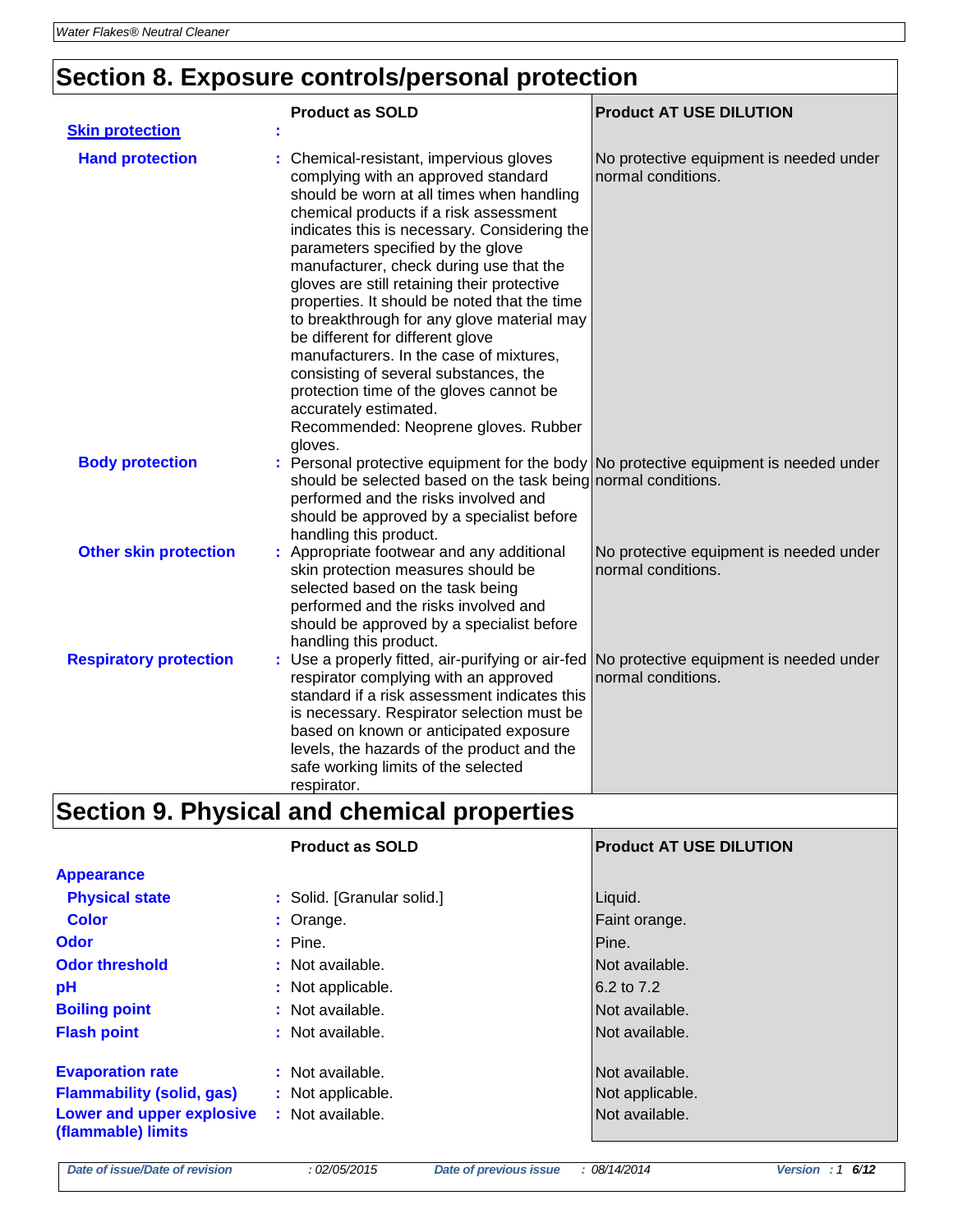## **Section 9. Physical and chemical properties**

| <b>Vapor pressure</b>                             | <b>Product as SOLD</b><br>: Not available.                                | <b>Product AT USE DILUTION</b><br>Not available. |
|---------------------------------------------------|---------------------------------------------------------------------------|--------------------------------------------------|
| <b>Vapor density</b>                              | : Not available.                                                          | Not available.                                   |
| <b>Relative density</b>                           | : 1.112                                                                   | 1.0                                              |
| <b>Solubility</b>                                 | : Easily soluble in the following materials:<br>cold water and hot water. | Complete                                         |
| <b>Solubility in water</b>                        | : Not available.                                                          | Not available.                                   |
| <b>Partition coefficient: n-</b><br>octanol/water | : Not available.                                                          | Not available.                                   |
| <b>Auto-ignition temperature</b>                  | : Not available.                                                          | Not available.                                   |
| <b>Decomposition temperature : Not available.</b> |                                                                           | Not available.                                   |
| <b>SADT</b>                                       | : Not available.                                                          | Not available.                                   |
| <b>Viscosity</b>                                  | : Not available.                                                          | Not available.                                   |

### **Section 10. Stability and reactivity**

### **Product as SOLD**

| <b>Reactivity</b><br><b>Chemical stability</b>      | : No specific test data related to reactivity available for this product or its ingredients.<br>: The product is stable. |
|-----------------------------------------------------|--------------------------------------------------------------------------------------------------------------------------|
| <b>Possibility of hazardous</b><br><b>reactions</b> | : Under normal conditions of storage and use, hazardous reactions will not occur.                                        |
|                                                     | : Under normal conditions of storage and use, hazardous polymerization will not occur.                                   |
| <b>Conditions to avoid</b>                          | : Keep from freezing. Keep away from heat.                                                                               |
| <b>Incompatible materials</b>                       | : Reactive or incompatible with the following materials: acids.                                                          |
| <b>Hazardous decomposition</b><br>products          | : Under normal conditions of storage and use, hazardous decomposition products should<br>not be produced.                |

### **Section 11. Toxicological information**

### **Information on toxicological effects**

#### **Acute toxicity**

| <b>Product/ingredient name</b> | Result    | <b>Species</b> | <b>Dose</b>   | <b>Exposure</b> |
|--------------------------------|-----------|----------------|---------------|-----------------|
| citric acid                    | LD50 Oral | Rat            | 3 g/kg        |                 |
| sodium carbonate               | LD50 Oral | Rat            | 4090 mg/kg    |                 |
| alcohols, C9-11, ethoxylated   | LD50 Oral | Rat            | $>2000$ mg/kg |                 |

#### **Irritation/Corrosion**

| <b>Product/ingredient name</b> | <b>Result</b>            | <b>Species</b> | <b>Score</b> | <b>Exposure</b>          | <b>Observation</b> |
|--------------------------------|--------------------------|----------------|--------------|--------------------------|--------------------|
| citric acid                    | Eyes - Severe irritant   | Rabbit         |              | 24 hours 750             |                    |
|                                |                          |                |              | Micrograms               |                    |
|                                | Skin - Mild irritant     | Rabbit         |              | 24 hours 500             |                    |
|                                |                          |                |              | milligrams               |                    |
|                                | Skin - Moderate irritant | Rabbit         | ٠            | 0.5 Milliliters          |                    |
| sodium carbonate               | Eyes - Moderate irritant | Rabbit         | ٠            | 24 hours 100             |                    |
|                                |                          |                |              | milligrams               |                    |
|                                | Eyes - Severe irritant   | Rabbit         | ٠            | 50 milligrams            |                    |
|                                | Skin - Mild irritant     | Rabbit         | ٠            | 24 hours 500             |                    |
|                                |                          |                |              | milligrams               |                    |
| alcohols, C9-11, ethoxylated   | Skin – Irritant          | Rabbit         |              |                          |                    |
|                                | Eyes - Severe irritant   | Rabbit         | ۰            | $\overline{\phantom{0}}$ |                    |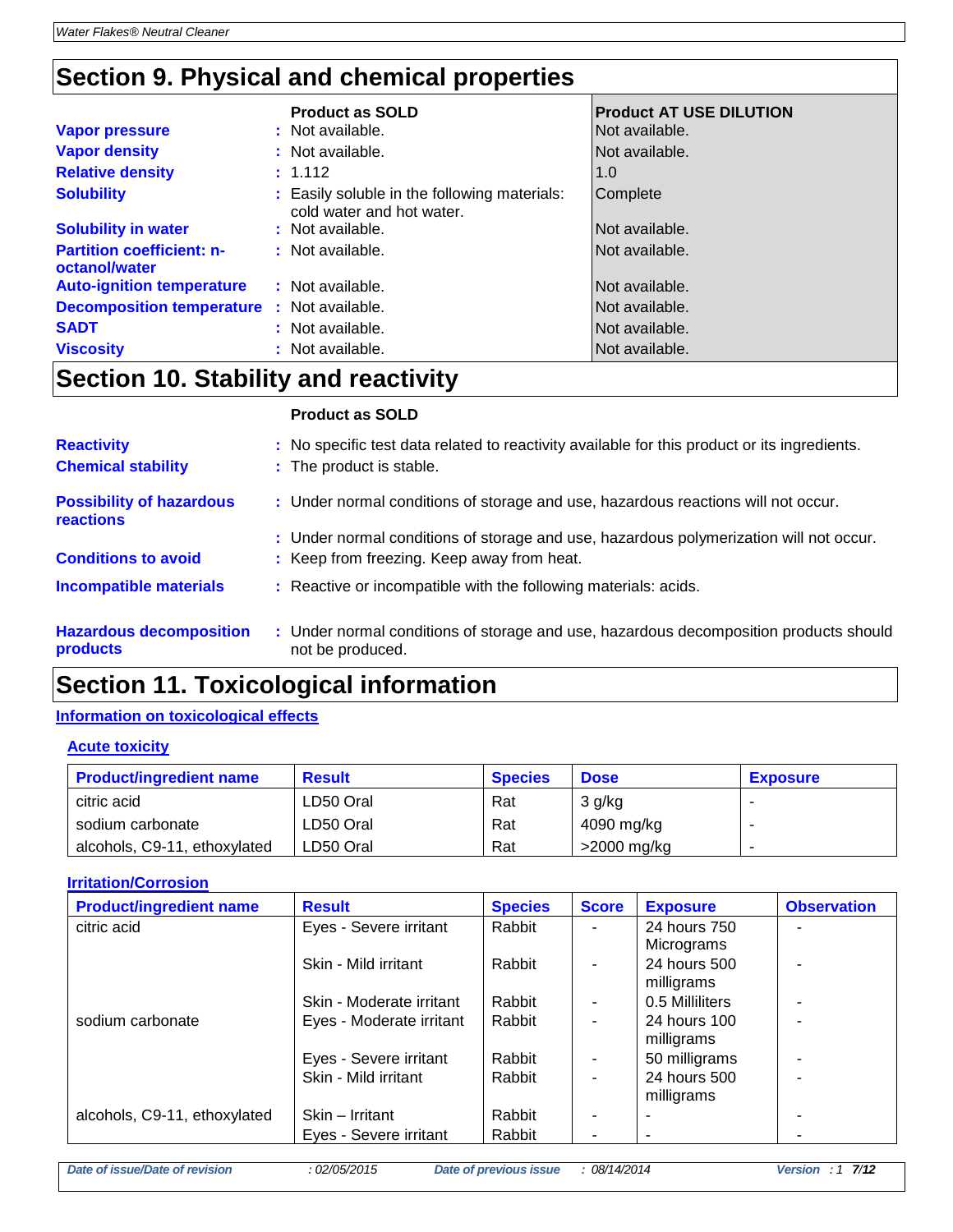# **Section 11. Toxicological information**

| <b>Sensitization</b>                                                                       | <b>Product as SOLD</b><br>Not available.                                                                                   | <b>Product AT USE DILUTION</b><br>Non-toxic at use-dilution.                   |
|--------------------------------------------------------------------------------------------|----------------------------------------------------------------------------------------------------------------------------|--------------------------------------------------------------------------------|
| <b>Mutagenicity</b>                                                                        | Not available.                                                                                                             |                                                                                |
| <b>Carcinogenicity</b>                                                                     | Not available.                                                                                                             |                                                                                |
| <b>Reproductive toxicity</b>                                                               |                                                                                                                            |                                                                                |
| <b>Teratogenicity</b>                                                                      | Not available.<br>Not available.                                                                                           |                                                                                |
|                                                                                            | Not available.                                                                                                             |                                                                                |
| <b>Specific target organ</b><br>toxicity (single exposure)<br><b>Specific target organ</b> | Not available.                                                                                                             |                                                                                |
| toxicity (repeated<br>exposure)                                                            | ÷.                                                                                                                         |                                                                                |
| <b>Aspiration hazard</b>                                                                   | Not available.                                                                                                             |                                                                                |
| <b>Information on the likely</b><br>routes of exposure                                     | Not available.                                                                                                             |                                                                                |
| <b>Potential acute health effects</b>                                                      |                                                                                                                            |                                                                                |
|                                                                                            |                                                                                                                            |                                                                                |
| <b>Eye contact</b><br><b>Inhalation</b>                                                    | : Causes serious eye irritation.<br>: May cause respiratory irritation.                                                    | Direct contact with eyes may cause<br>temporary irritation.<br>Not applicable. |
| <b>Skin contact</b>                                                                        | : Causes skin irritation.                                                                                                  | No adverse effects due to skin contact are                                     |
| <b>Ingestion</b>                                                                           |                                                                                                                            | expected.<br>Non-toxic at use-dilution.                                        |
|                                                                                            | : Irritating to mouth, throat and stomach.<br>Symptoms related to the physical, chemical and toxicological characteristics |                                                                                |
|                                                                                            |                                                                                                                            |                                                                                |
| <b>Eye contact</b>                                                                         | : Adverse symptoms may include the<br>following:<br>pain or irritation<br>watering                                         | No specific data.                                                              |
| <b>Inhalation</b>                                                                          | redness<br>: Adverse symptoms may include the<br>following:<br>respiratory tract irritation                                | No specific data.                                                              |
| <b>Skin contact</b>                                                                        | coughing<br>: Adverse symptoms may include the<br>following:<br>Irritation<br>redness                                      | No specific data.                                                              |
| <b>Ingestion</b>                                                                           | : No specific data.                                                                                                        | No specific data.                                                              |
|                                                                                            | Delayed and immediate effects and also chronic effects from short and long term exposure                                   |                                                                                |
| <b>Short term exposure</b>                                                                 |                                                                                                                            |                                                                                |
| <b>Potential immediate</b><br>effects                                                      | : Not available.                                                                                                           | Not available.                                                                 |
| <b>Potential delayed effects : Not available.</b>                                          |                                                                                                                            | Not available.                                                                 |
| Long term exposure                                                                         |                                                                                                                            |                                                                                |
| <b>Potential immediate</b><br>effects                                                      | : Not available.                                                                                                           | Not available.                                                                 |
| <b>Potential delayed effects</b>                                                           | : Not available.                                                                                                           | Not available.                                                                 |
| <b>Potential chronic health</b><br>effects                                                 | Not available.                                                                                                             |                                                                                |
| <b>General</b>                                                                             | : No known significant effects or critical<br>hazards.                                                                     | No known significant effects or critical<br>hazards.                           |
| <b>Carcinogenicity</b>                                                                     | : No known significant effects or critical<br>hazards.                                                                     | No known significant effects or critical<br>hazards.                           |
| Date of issue/Date of revision                                                             | : 02/05/2015<br><b>Date of previous issue</b>                                                                              | : 08/14/2014<br>Version : 1 8/12                                               |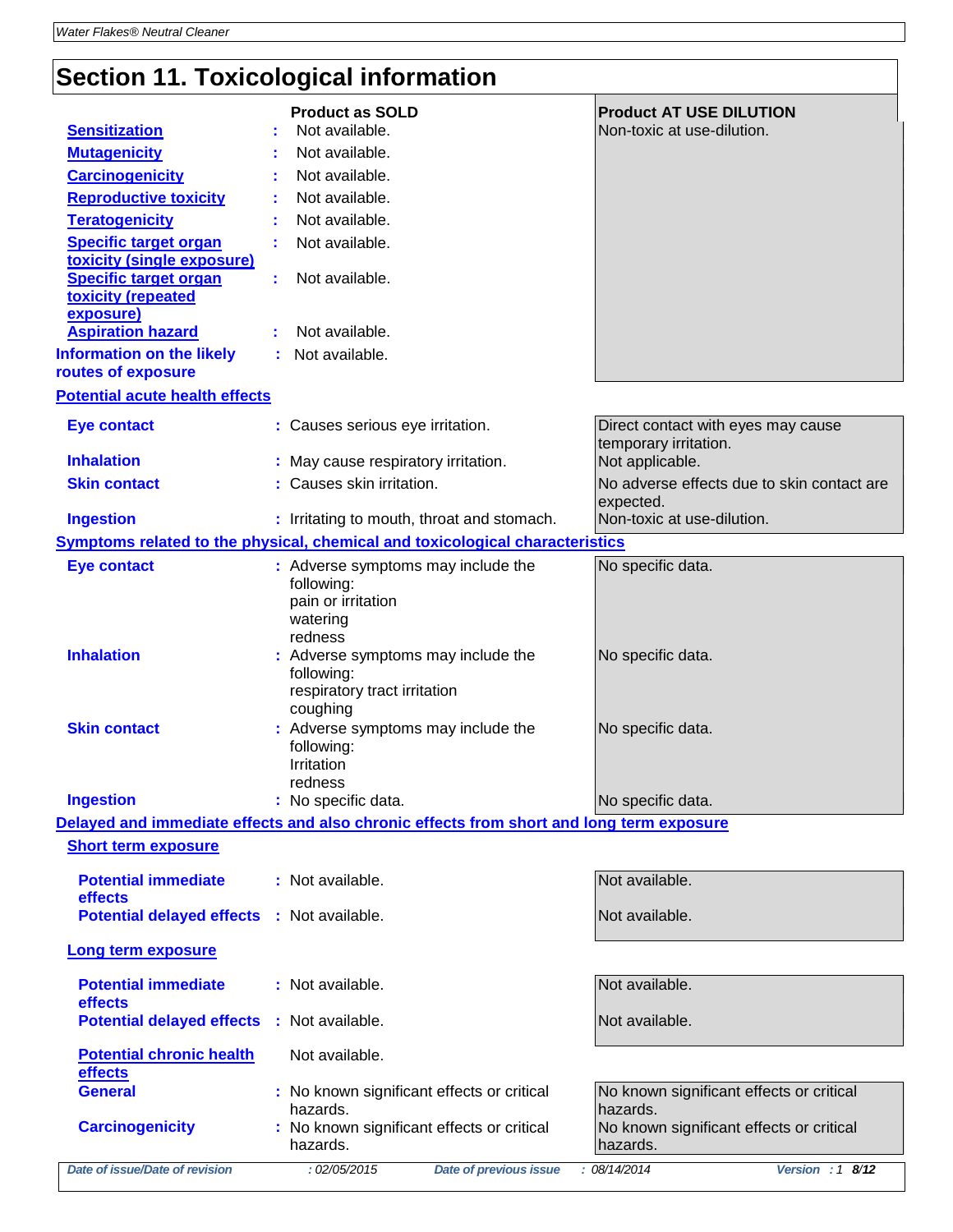### **Section 11. Toxicological information**

|                                       | <b>Product as SOLD</b>                                 | <b>Product AT USE DILUTION</b>                       |
|---------------------------------------|--------------------------------------------------------|------------------------------------------------------|
| <b>Mutagenicity</b>                   | : No known significant effects or critical<br>hazards. | No known significant effects or critical<br>hazards. |
| <b>Teratogenicity</b>                 | : No known significant effects or critical<br>hazards. | No known significant effects or critical<br>hazards. |
| <b>Developmental effects</b>          | : No known significant effects or critical<br>hazards. | No known significant effects or critical<br>hazards. |
| <b>Fertility effects</b>              | : No known significant effects or critical<br>hazards. | No known significant effects or critical<br>hazards. |
| <b>Numerical measures of toxicity</b> |                                                        |                                                      |
| <b>Acute toxicity estimates</b>       |                                                        |                                                      |

| <b>Route</b> | ------<br><b>value</b> |
|--------------|------------------------|
| Oral         | mg/kg<br>2452.7        |

### **Section 12. Ecological information**

#### **Toxicity**

| <b>Product/ingredient name</b> | <b>Result</b>                       | <b>Species</b>                                 | <b>Exposure</b> |
|--------------------------------|-------------------------------------|------------------------------------------------|-----------------|
| citric acid                    | Acute LC50 160000 µg/l Marine water | Crustaceans - Carcinus<br>maenas- Adult        | 48 hours        |
| sodium carbonate               | Acute EC50 242000 µg/l Fresh water  | Algae - Navicula seminulum                     | 96 hours        |
|                                | Acute LC50 176000 µg/l Fresh water  | Crustaceans - Amphipoda                        | 48 hours        |
|                                | Acute LC50 265000 µg/l Fresh water  | Daphnia - Daphnia magna                        | 48 hours        |
|                                | Acute LC50 300000 µg/l Fresh water  | Fish - Lepomis macrochirus                     | 96 hours        |
| alcohols, C9-11, ethoxylated   | Acute LC50 8.5 mg/l Fresh water     | Fish - Fathead Minnow<br>(Pimephales promelas) | 96 hours        |
|                                | Acute EC50 5.3 mg/l Fresh water     | Daphnia - Daphnia magna                        | 48 hours        |

**Persistence and degradability**

Not available.

#### **Bioaccumulative potential**

| <b>Product/ingredient name</b> | <b>LogPow</b> | המר | Potential |
|--------------------------------|---------------|-----|-----------|
| citric acid                    | ı.o           | -   | low       |

### **Section 13. Disposal considerations**

### **Product as SOLD Product AT USE DILUTION**

**Mobility in soil Soil/water partition coefficient (Koc)** 

- **:** Not available.
- **Other adverse effects** : No known significant effects or critical hazards.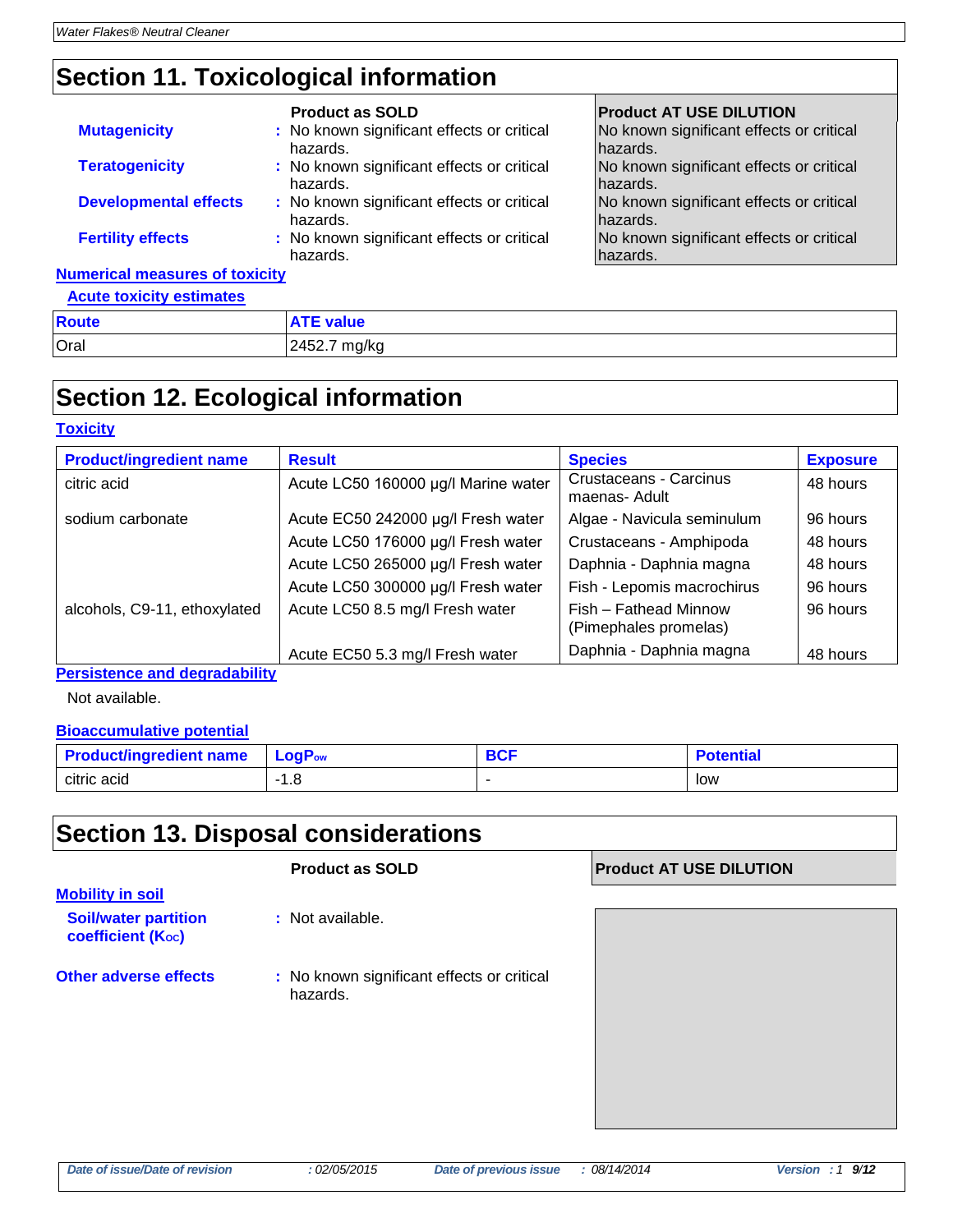### **Section 13. Disposal considerations**

|                                          | <b>Product as SOLD</b>                                                                                                                                                                                                                                                                                                                                                                                                                                                                                                                                                                                                                                                                                                                                                                                                                                                                                                                                                                                                                                                                                        | <b>Product AT USE DILUTION</b>           |
|------------------------------------------|---------------------------------------------------------------------------------------------------------------------------------------------------------------------------------------------------------------------------------------------------------------------------------------------------------------------------------------------------------------------------------------------------------------------------------------------------------------------------------------------------------------------------------------------------------------------------------------------------------------------------------------------------------------------------------------------------------------------------------------------------------------------------------------------------------------------------------------------------------------------------------------------------------------------------------------------------------------------------------------------------------------------------------------------------------------------------------------------------------------|------------------------------------------|
| <b>Disposal methods</b>                  | : The generation of waste should be avoided Diluted product can be flushed to sanitary<br>or minimized wherever possible. Disposal<br>of this product, solutions and any by-<br>products should at all times comply with the<br>requirements of environmental protection<br>and waste disposal legislation and any<br>regional local authority requirements.<br>Dispose of surplus and non-recyclable<br>products via a licensed waste disposal<br>contractor. Waste should not be disposed<br>of untreated to the sewer unless fully<br>compliant with the requirements of all<br>authorities with jurisdiction. Waste<br>packaging should be recycled. Incineration<br>or landfill should only be considered when<br>recycling is not feasible. This material and<br>its container must be disposed of in a safe<br>way. Care should be taken when handling<br>emptied containers that have not been<br>cleaned or rinsed out. Empty containers or<br>liners may retain some product residues.<br>Avoid dispersal of spilled material and<br>runoff and contact with soil, waterways,<br>drains and sewers. | sewer. Discard empty container in trash. |
| <b>Section 14. Transport information</b> |                                                                                                                                                                                                                                                                                                                                                                                                                                                                                                                                                                                                                                                                                                                                                                                                                                                                                                                                                                                                                                                                                                               |                                          |

#### **Product as SOLD**

|                      | <b>DOT Classification</b> | <b>IMDG</b>    | <b>IATA</b>    |
|----------------------|---------------------------|----------------|----------------|
| <b>UN number</b>     | Not regulated.            | Not regulated. | Not regulated. |
| <b>UN proper</b>     | Cleaning Compounds, NOI,  | ۰              |                |
| shipping name        | powder                    |                |                |
| <b>Transport</b>     |                           |                |                |
| hazard class(es)     |                           |                |                |
| <b>Packing group</b> | ٠                         |                |                |
| <b>Environmental</b> | No.                       | No.            | No.            |
| hazards              |                           |                |                |
| <b>Additional</b>    | ۰                         |                | -              |
| information          |                           |                |                |

**Special precautions for user : Transport within user's premises:** always transport in closed containers that are upright and secure. Ensure that persons transporting the product know what to do in the

event of an accident or spillage.

**Transport in bulk according :** Not available. **to Annex II of MARPOL 73/78 and the IBC Code**

**Product AT USE DILUTION** Not intended for transport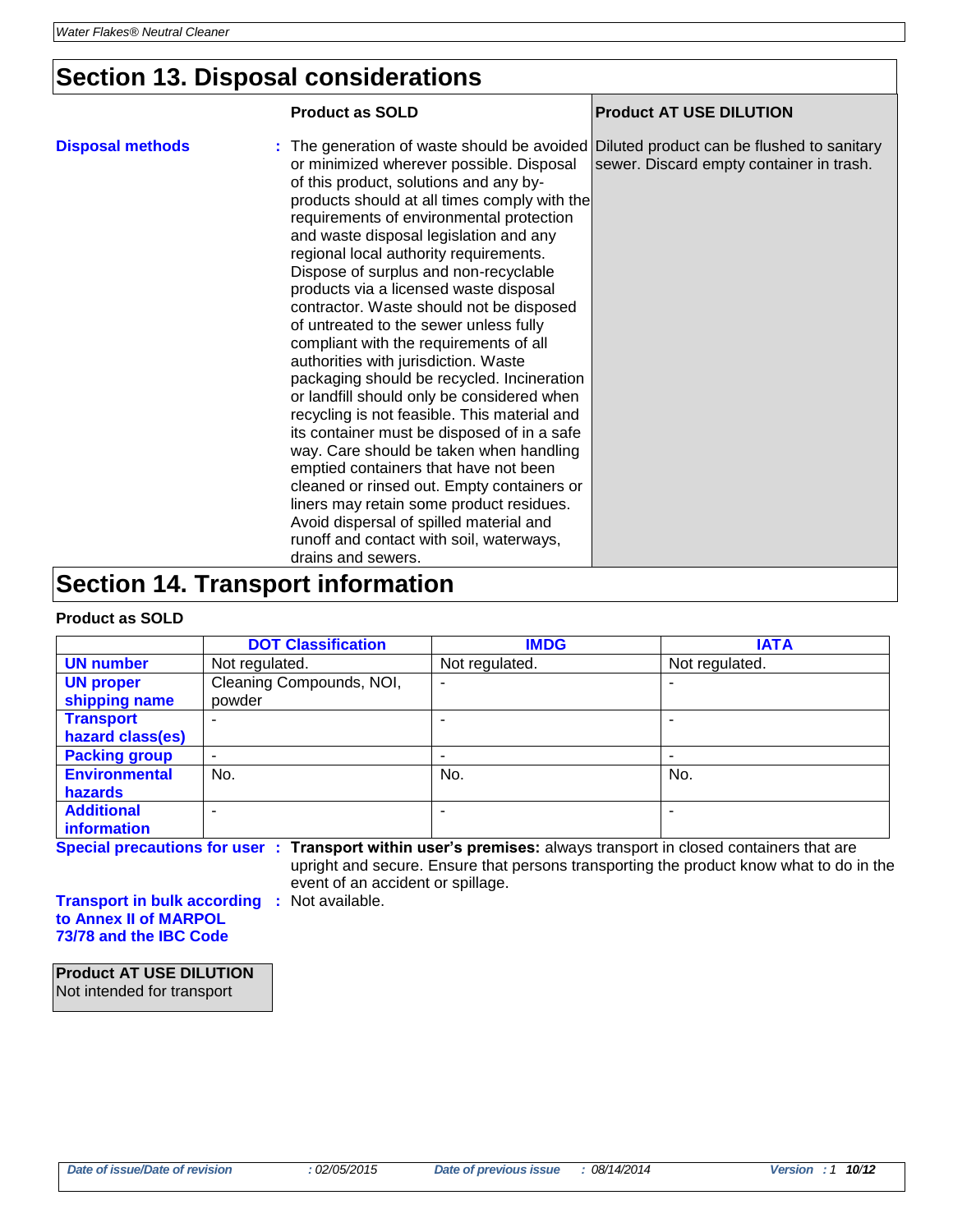# **Section 15. Regulatory information**

| <b>U.S. Federal regulations</b>                                                   | : United States inventory (TSCA 8b): Not determined. |                                |  |
|-----------------------------------------------------------------------------------|------------------------------------------------------|--------------------------------|--|
|                                                                                   | <b>Product as SOLD</b>                               | <b>Product AT USE DILUTION</b> |  |
| <b>Clean Air Act Section 112</b><br>(b) Hazardous Air<br><b>Pollutants (HAPS)</b> | Not listed                                           | Not listed                     |  |
| <b>Clean Air Act Section 602</b><br><b>Class I Substances</b>                     | Not listed                                           | Not listed                     |  |
| <b>Clean Air Act Section 602</b><br><b>Class II Substances</b>                    | Not listed                                           | <b>Not listed</b>              |  |
| <b>DEA List I Chemicals</b><br><b>(Precursor Chemicals)</b>                       | Not listed                                           | Not listed                     |  |
| <b>DEA List II Chemicals</b><br><b>(Essential Chemicals)</b>                      | Not listed                                           | Not listed                     |  |

### **SARA 302/304**

### **Composition/information on ingredients**

No products were found.

|                                        | <b>Product as SOLD</b>            | <b>Product AT USE DILUTION</b> |
|----------------------------------------|-----------------------------------|--------------------------------|
| <b>SARA 304 RQ</b>                     | : Immediate (acute) health hazard |                                |
| <b>SARA 311/312</b>                    | : Not regulated.                  | Not regulated.                 |
| <b>Classification</b>                  | : Immediate (acute) health hazard |                                |
| Composition/information on ingradiants |                                   |                                |

#### **Composition/information on ingredients**

| <b>Name</b>                  | $\frac{9}{6}$ | <b>Fire</b><br>hazard | <b>Sudden</b><br>release of<br><b>pressure</b> | <b>Reactive</b> | <b>Immediate</b><br>(acute)<br>health<br>hazard | <b>Delayed</b><br>(chronic)<br>health<br>hazard |
|------------------------------|---------------|-----------------------|------------------------------------------------|-----------------|-------------------------------------------------|-------------------------------------------------|
| citric acid                  | $10 - 30$     | Yes.                  | No.                                            | No.             | Yes.                                            | No.                                             |
| sodium carbonate             | $10 - 30$     | No.                   | No.                                            | Yes.            | Yes.                                            | No.                                             |
| alcohols, C9-11, ethoxylated | $1 - 5$       | No.                   | No.                                            | No.             | Yes.                                            | No.                                             |

**SARA 313 :** Not applicable.

#### **State regulations**

| <b>Massachusetts</b> | : The following components are listed:<br>SODIUM SULFATE (SOLUTION);<br>PRECIPITATED SILICA |  |
|----------------------|---------------------------------------------------------------------------------------------|--|
| <b>New York</b>      | : None of the components are listed.                                                        |  |
| <b>New Jersey</b>    | : The following components are listed:<br>SILICA, AMORPHOUS, PRECIPITATE &<br>GEL           |  |
| <b>Pennsylvania</b>  | : The following components are listed:<br>SODIUM SULFATE (SOLUTION);<br>PRECIPITATED SILICA |  |

| Not regulated. |  |  |
|----------------|--|--|
|                |  |  |
|                |  |  |
|                |  |  |
|                |  |  |
|                |  |  |
|                |  |  |
|                |  |  |
|                |  |  |

#### **California Prop. 65**

This product does not contain any chemicals known to the State of California to cause cancer and birth defects or other reproductive harm